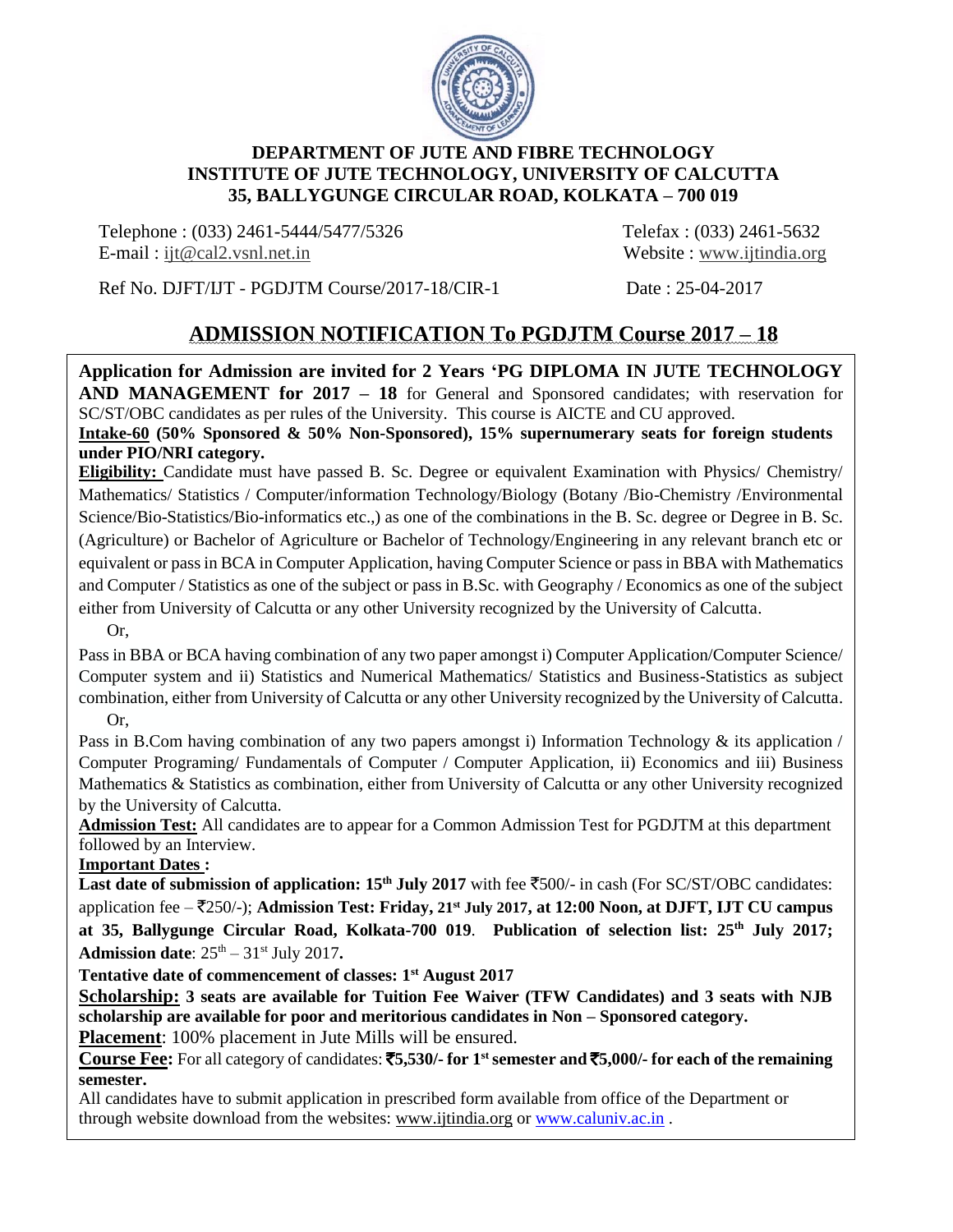# **Circular For Admission to Four Semester P.G. Diploma in Jute Technology and Management**

# **DJFT- PGDJTM - Advt. No-1/2017**

Department of Jute and Fibre Technology, Institute of Jute Technology, Calcutta University, announces admission notification to the **Four Semester PG Diploma in Jute Technology and Management course** for sustainable HRD for Jute Sector to be conducted in this department for Sponsored and General (Non-sponsored) Candidates (with required reservations for SC/ST/OBC candidates).

### 1. **About the Course:**

This Four Semester PG Diploma in Jute Technology and Management is approved by Calcutta University and is mainly designed to suit the Diploma level technical manpower requirement as Technical supervisors for Jute industry and related organizations to fill-up the gap of future 'Technical Managers' for the Jute sector.

### 2. **Intake:**

**Total Seats: 60** (50% for sponsored and 50% for non-sponsored candidates.). However, if seats for sponsored candidates remain vacant, those will be filled up by non-sponsored candidates. Reservations for SC/ST/OBC candidates are as per University norms / W.B. Govt. rule. 5% extra seats are reserved for Tuition fee waiver (TFW) candidate (3seats out of total 60). 15% supernumerary (extra) seats for PIO/NRI/Foreign nationals (FN)/Gulf Quota Category as per AICTE norms.

### **3. Eligibility for Admission<sup>1</sup> :**

a. Candidate must have passed B. Sc. Degree or equivalent Examination with Physics/ Chemistry/ Mathematics/ Statistics / Computer/information Technology/Biology (Botany /Bio-Chemistry /Environmental Science/Bio-Statistics/Bio-informatics etc.,) as one of the combinations in the B. Sc. degree or Degree in B. Sc. (Agriculture) or Bachelor of Agriculture or Bachelor of Technology/Engineering in any relevant branch etc. or equivalent either from University of Calcutta or any other University recognized by the University of Calcutta for the above purpose.

### Or,

- b. Pass in BCA in Computer Application having Computer Science as one of the subject or, Pass in BBA with Mathematics and Computer/Statistics as one of the subject Or,
- c. Pass in B.Sc. with Geography or Economics as one of the subject, either from University of Calcutta or any other University recognized by the University of Calcutta for the above purpose.

Or,

d. Pass in BBA or BCA having combination of any two paper amongst i) Computer Application/Computer Science/ Computer system and ii) Statistics and Numerical Mathematics/ Statistics and Business-Statistics as subject combination, either from University of Calcutta or any other University recognized by the University of Calcutta for the above purpose.

Or,

<u>.</u>

e. Pass in B.Com having combination of any two papers amongst i) Information Technology  $\&$  its application / Computer Programing/ Fundamentals of Computer / Computer Application, ii) Economics and iii) Business Mathematics & Statistics as combination, either from University of Calcutta or any other University recognized by the University of Calcutta for the above purpose.

<sup>&</sup>lt;sup>1</sup> PIO/NRI/Foreign nationals (FN)/Gulf Quota Category Students must get their qualifying degree adjudged for equivalence by the University of Calcutta in advance if possible.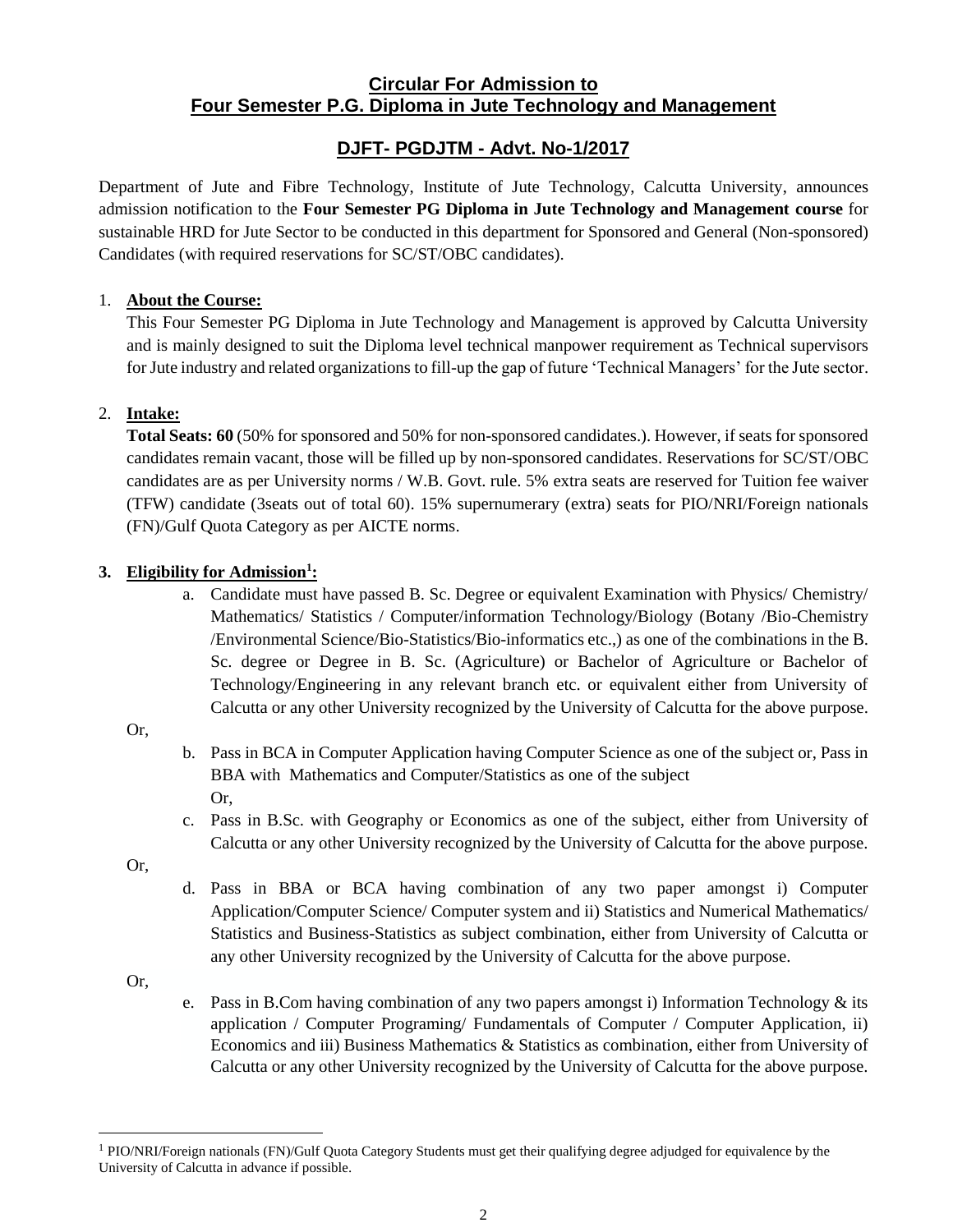**B.Sc., BCA, BBA, B.Tech., B. Agri., B.Com, Final examination appeared candidates, may also apply and their admission will be valid subject to passing the Final examination with qualifying marks.** 

# **4. Intake:**

Out of total in-take (presently 60), 50 % of the seats will be allotted to the candidates to be sponsored by the jute mills and allied organizations. Rest 50% seats will be allotted to. non-sponsored candidates. All the candidates are to be selected through a common admission test and/ or interview conducted by Dept. of Jute and Fibre Technology (DJFT), Institute of Jute Technology (IJT), University of Calcutta (C.U.) If there are vacant seats in non-sponsored (general) or sponsored category, vacant seats of one category may be filled up from other category. As per AICTE approval. there will be 5% extra seats for TFW (Tuition fee waiver) candidates. Moreover, as per AICTE approval, there will be 15% supernumerary seats for foreign students under PIO/NRI/ Foreign nationals (FN)/Gulf Quota Category. Reservation for: SC/ST/OBC-A /OBC- B category will be as per C.U. norms, as approved by the Hon'ble Vice – Chancellor, University of Calcutta. Hence candidates who are eligible, can apply to the HOD of this Dpt. in the prescribed format attached with the Circular within  $15<sup>th</sup>$  July 2017, 5-00 pm.

**5. For TFW Candidate certificate of BDO/SDO/DM or equivalent Govt. authority for parents or family income has to be additionally submitted along with the application taking item no. 13 in application form, when parents' / family monthly income does not exceed** `**10,000/month.**

# 6. **Admission Procedure<sup>2</sup> :**

1

A **Common Admission Test for PGDJTM** for all categories of candidates will be conducted by this Department. The admission test will comprise **one written test of MCQ type for 1 hour duration.**  General APTITUDE Test (G.K., I.Q**. English and Arithmetic) – 50 marks and Viva – voci – 50 marks (Total – 100 Marks).**

For this session 2017-18, the admission test will be held **on Friday , 21st July 2017, at 12:00 Noon at DJFT,IJT CU campus at 35, Ballygunge Circular Road, Kolkata-700 019,** followed by interview on the same day. **All candidates applied for the said course are to appear for the Common Admission Test.**

**No separate 'Admit Card' will be issued; the 'Application Fee' receipt is the identity card for each candidate.**

- 7. **Application Fee and Course Fee<sup>3</sup> : For both sponsored and non-sponsored candidates: Application fee during submission of the application is** `**500/- only. (**`**250/- for SC/ST/OBC candidates, subject to producing valid supporting document). The course fee for the 1st semester is** `**5,530/- (including lab fee, library fee etc. for each semester) plus miscellaneous other fees as applicable for all categories of candidates** (Students activities fee  $-\overline{5}400$  in 1<sup>st</sup> semester only; Identity card fee  $-\overline{5}30$  in 1<sup>st</sup> semester **only) for all subsequent semester the fee is** `**5000/- per semester.** Examination fee of the course is as applicable and to be paid separately as decided by the University of Calcutta from time to time<sup>4</sup>.
- 8. **Sponsorship from Mills:** Jute Mill/Jute Organization or any other reputed organization / Educational Body / Govt. Dept. may sponsor candidates for the 2 – years, Four Semester PG Diploma in Jute Technology and Management course. For the sponsored candidates, original letter of sponsorship from the Unit Head of the Sponsoring Organization/Unit/Mill (Director/ President/General Manager/Mill Manager/ Chief

<sup>&</sup>lt;sup>2</sup> PIO//NRI/Foreign nationals (FN)/Gulf Quota Category Students must get their qualifying degree adjudged for equivalence by the University of Calcutta in advance if possible.

<sup>3</sup> PIO//NRI/Foreign nationals (FN)/Gulf Quota Category Students, please refer to the schedule of fees for PIO / Foreign nationals <sup>4</sup> **Note: Before collecting / receiving the final Certificate of PGDJTM, each candidate will have to submit the Id – card and Six (6) months placement tracking report.**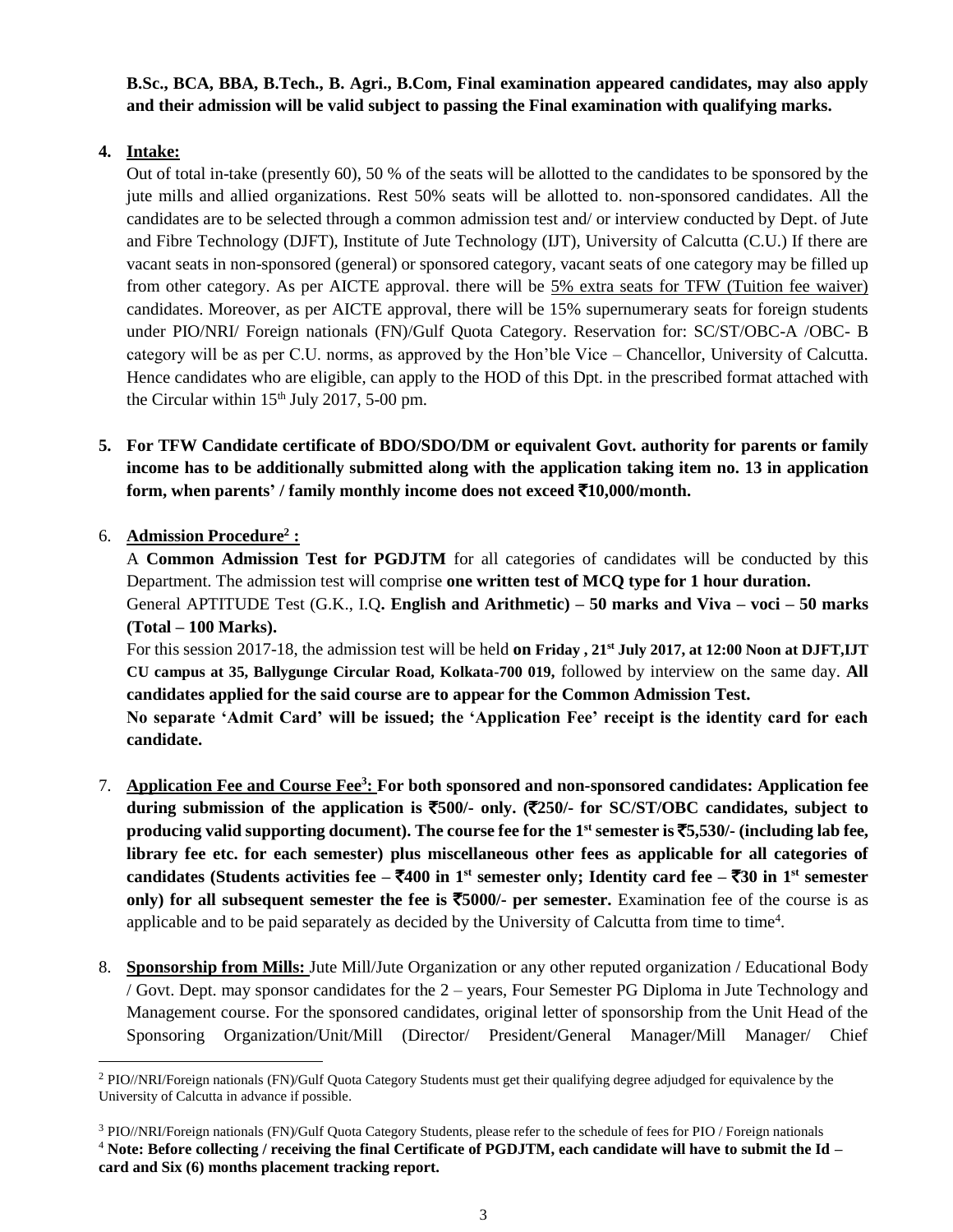Executive/Executive Director with full name and office seal) mentioning the total experience, if any, is to be produced to this office during submission of application form. However all sponsored candidates have to qualify the Common Admission Test for admission to this course.

- **9. Sponsorship from Mills for students applied under Non – Sponsored category: However, there are options for students admitted as Non-Sponsored, to opt for becoming Sponsored from Mills, as per availability or requirement of Mills if any, after one month of the admission applying separately to the HoD for this purpose.**
- 10. **Scholarship:**
	- a. **3 seats for Tuition Fee Waiver (TFW),**
	- b. **3 seats with NJB scholarship are available for poor and meritorious candidates in Non – Sponsored category,**
	- c. **There are option for full free ship/half free ship for only limited few seats considering candidates with respect to economic condition, for which separate application is to be made through HoD to the University of Calcutta authority officer administration within due date.**
- 11. **Placement**: 100% placement in Jute Mills will be ensured.

#### 12. **Important Dates for Admission:**

**Last date of submission of application :**  $15<sup>th</sup>$  **<b>July 2017** with fee  $\overline{5500/1}$  in cash (For SC/ST/OBC) candidates: application fee – `250/-); **Admission Test: Friday , 21st July 2017, at 12:00 Noon, at DJFT,IJT CU campus at 35, Ballygunge Circular Road, Kolkata-700 019**. **Publication of selection list: 25th July 2017; Admission date**:  $25<sup>th</sup> - 31<sup>st</sup>$  July 2017.

**Tentative date of commencement of classes: 1 st August 2017**

#### 13. **Application Form :**

All candidates have to submit application in prescribed form available from office of the Department or website **[www.ijtindia.org](http://www.ijtindia.org/) or [www.caluniv.ac.in](http://www.caluniv.ac.in/)**.

#### 14. **Documents required:**

<u>.</u>

- (a) Graduation in prescribed fields or equivalent Pass Certificate / Provisional certificate and/or Mark-sheet<sup>5</sup>
- (b) Higher Secondary or equivalent certificate / mark-sheet.
- (c) Madhyamik or equivalent Certificate as proof of age.
- (d) Medical Certificate for medical fitness, from any Registered Doctor.
- (e) Relevant Certificate for SC/ST /OBC candidate.
- (f) Transfer Certificate,/ no objection certificate /proof of admission cancellation, if already admitted to other College.
- (g) If Sponsored, original letter of sponsorship in prescribed format and No objection from present employer, if the candidate is presently employed anywhere.
- (h) The course fee in full  $(\overline{$}5530/-)$  for the first semester of this PGDJTM course, to be paid by cash or demand draft in favour of **"University of Calcutta"** payable at Kolkata.
- (i) Certificates for parents'/family income per month is to be submitted with application for candidates interested in Tuition Fee Waiver (TFW).

<sup>5</sup> PIO//NRI/Foreign nationals (FN)/Gulf Quota Category Students must get their qualifying degree adjudged for equivalence by the University of Calcutta in advance if possible.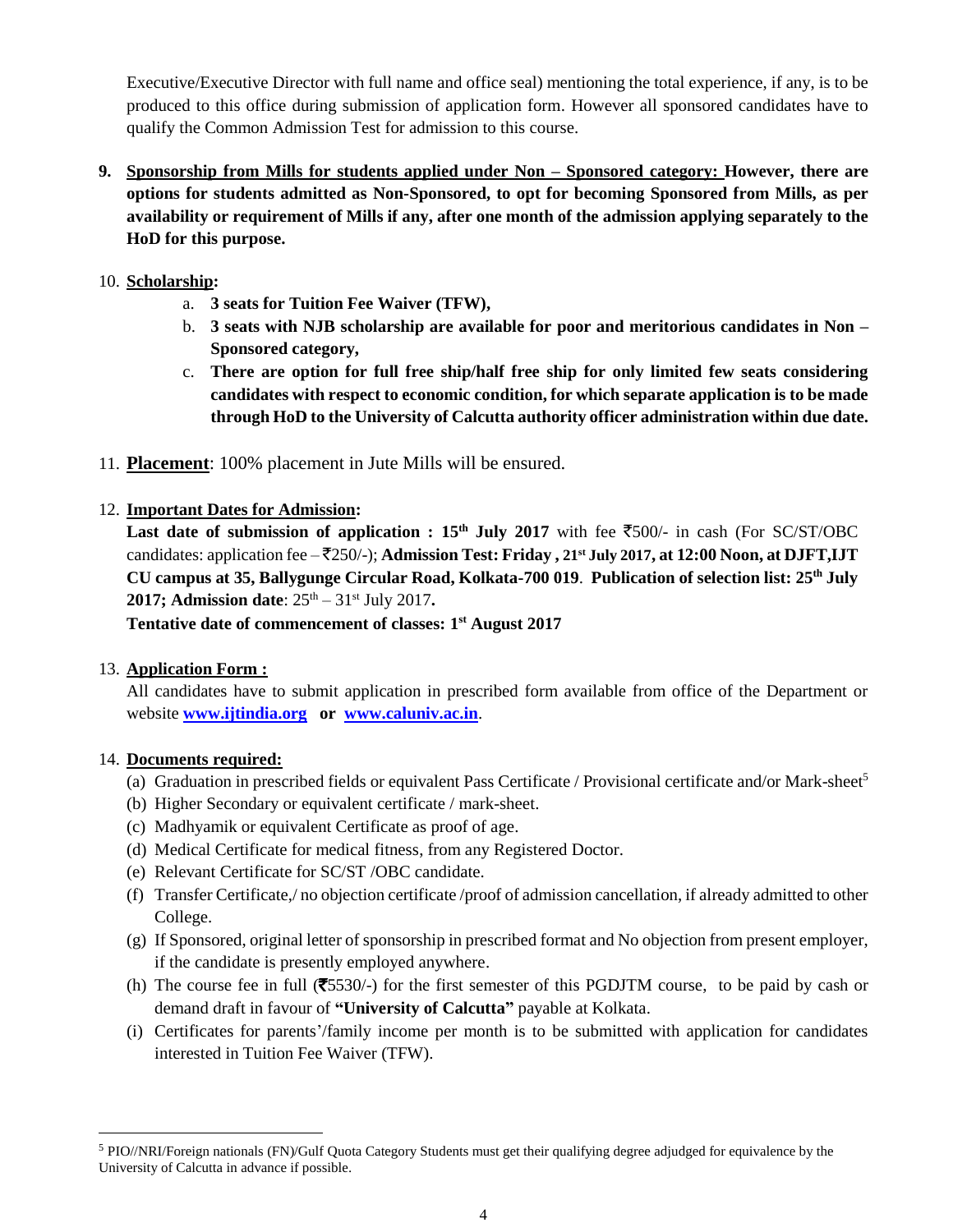15. **Contact Persons (HOD and Course Coordinators)**: (a) Prof. Swapan Kumar Ghosh, Head of the Department & Course Coordinator (Mobile – 9831324354; e.mail: ijtskg40@gmail.com) (b) Prof. A.K. Samanta,; e- mail : ijtaksamanta@hotmail.com) (c) Dr. Asis Mukhopadhyay, Course Coordinator (e.mail: drasismukhopadhyay@gmail.com). For general query to the office – 033-2461-5427, 5444, 5326, 5477.

Jom

S/d Prof. S. K. Ghosh Professor & Head of the Department Department of Jute and Fiber Technology Institute of Jute Technology University of Calcutta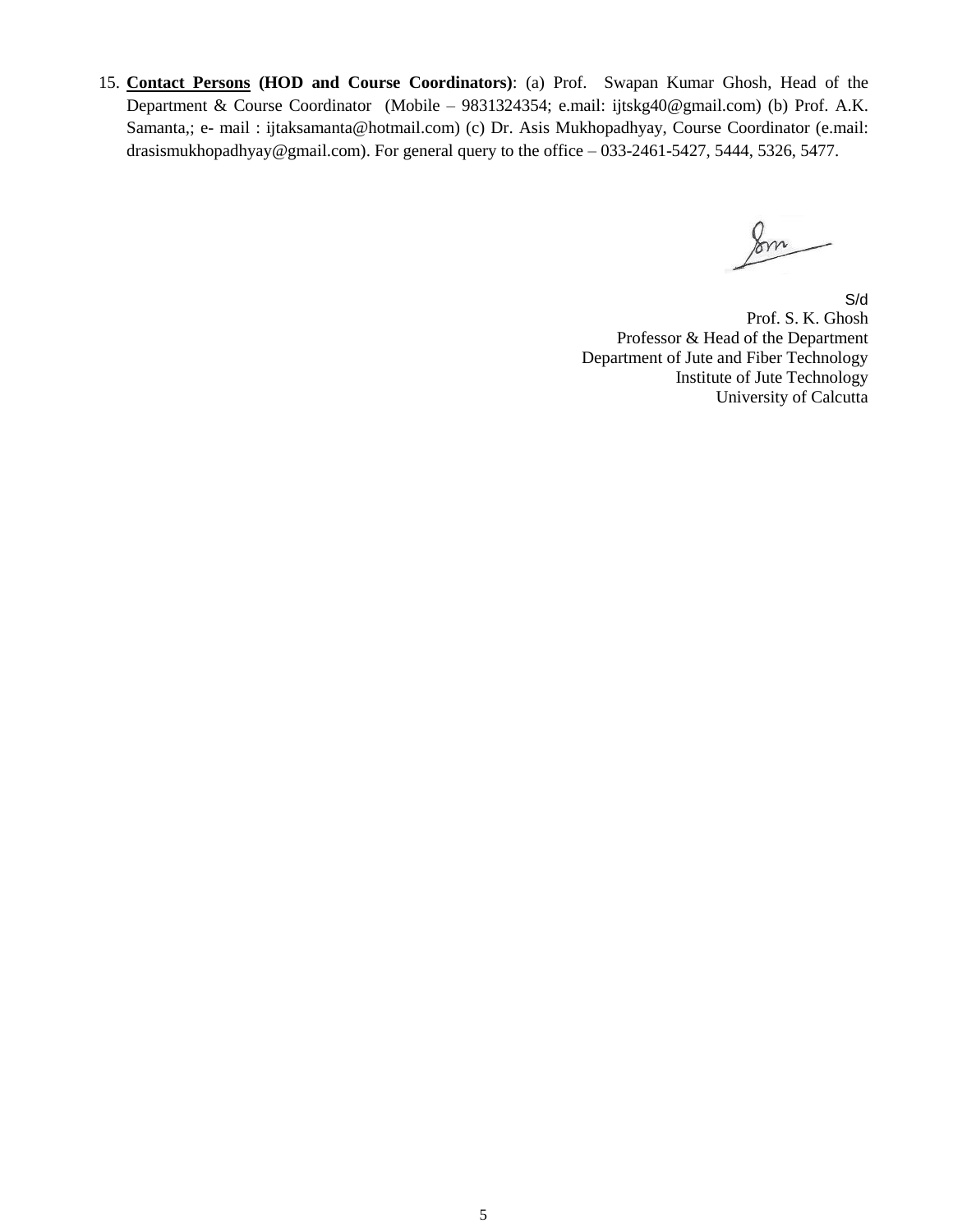APPLICATION NO :……………… APPLICATION FEE RECEIPT NO:……….

# **DEPARTMENT OF JUTE AND FIBRE TECHNOLOGY INSTITUTE OF JUTE TECHNOLOGY, UNIVERSITY OF CALCUTTA 35, BALLYGUNGE CIRCULAR ROAD, KOLKATA – 700 019**

Telephone : (033) 2461-5444/5477/5326 Telefax : (033) 2461-5632 E-mail : [ijt@cal2.vsnl.net.in](mailto:ijt@cal2.vsnl.net.in) Website : [www.ijtindia.org](http://www.ijtindia.org/)



Self attested Passport size Colour Photo of the candidate

# **Application Form for Admission to 2 – years, Four Semester PG Diploma in Jute Technology and Management**

| 01. | Name of the Course applied for                                      |             |                |
|-----|---------------------------------------------------------------------|-------------|----------------|
| 02. | Name in Full (Capital letters)                                      |             |                |
|     | Address with e-mail and mobile phone no.<br>Present address<br>a)   |             |                |
| 03. |                                                                     |             |                |
|     | $E - MAIL$<br>b)<br>Mobile phone number:<br>$\mathbf{c})$           |             |                |
|     | Permanent address<br>$\mathbf{d}$                                   |             |                |
|     |                                                                     |             |                |
|     | $E - MAIL$<br>e)<br>Mobile phone number:<br>f                       |             |                |
|     | a) Date of Birth*                                                   |             |                |
| 04. | Attach copy of Madhyamick certificate / admit card<br>or equivalent |             |                |
|     | b) Age as on $1st$ August 2017                                      |             |                |
| 05. | Nationality and marital status                                      | Nationality | Marital status |
|     | Weather SC/ST/ General                                              |             |                |
| 06. | (If SC/ST, attach certificate from<br>appropriate authority)        |             |                |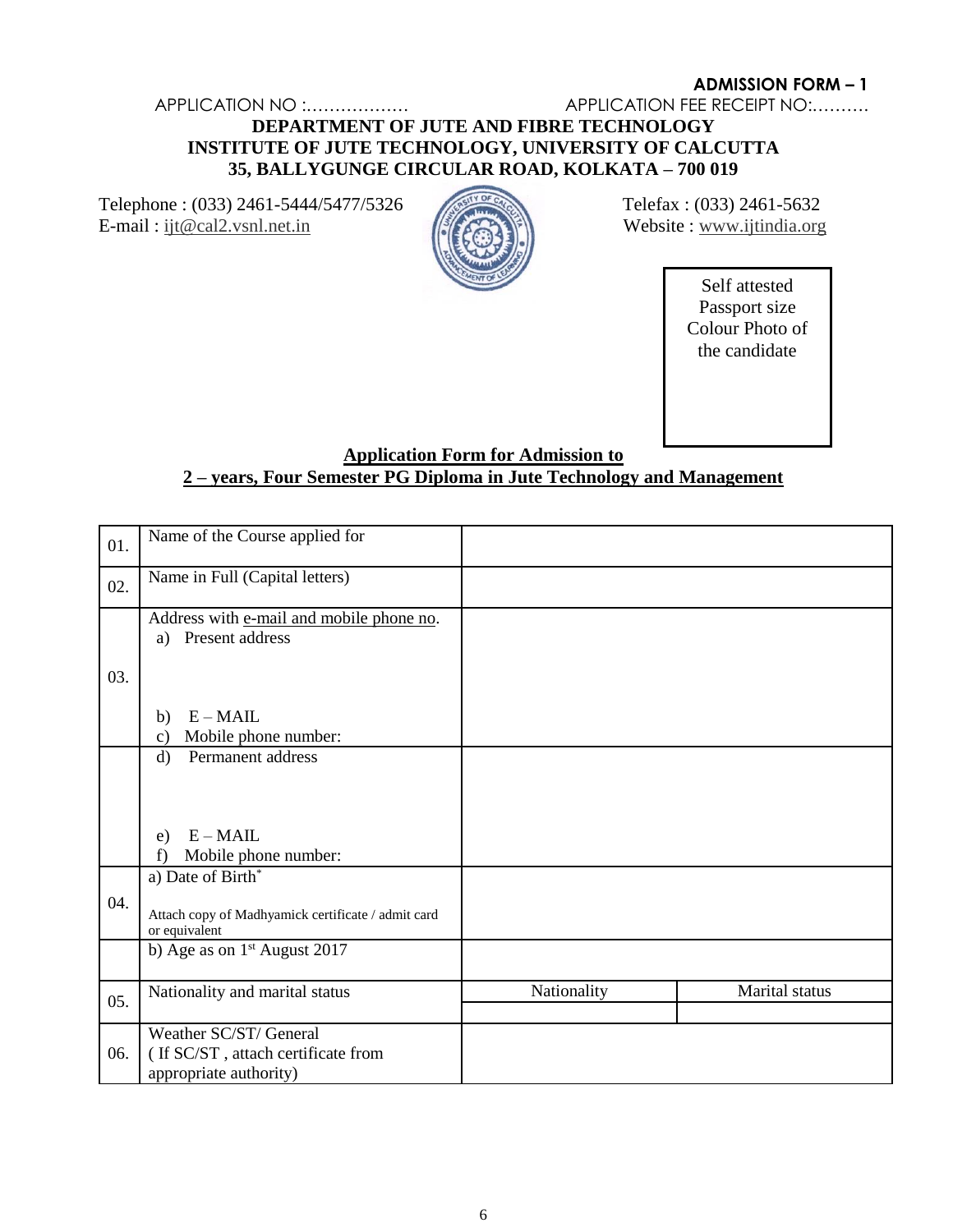| 07.                                                                                                                           | Name of farther/guardian                                                                                                                                                          |                  |  |                   |                                                                   |                        |     |                                      |
|-------------------------------------------------------------------------------------------------------------------------------|-----------------------------------------------------------------------------------------------------------------------------------------------------------------------------------|------------------|--|-------------------|-------------------------------------------------------------------|------------------------|-----|--------------------------------------|
|                                                                                                                               | Address of father/guardian:<br>a)                                                                                                                                                 |                  |  |                   |                                                                   |                        |     |                                      |
| 08.                                                                                                                           |                                                                                                                                                                                   |                  |  |                   |                                                                   |                        |     |                                      |
|                                                                                                                               | $E - MAIL$<br>b)                                                                                                                                                                  |                  |  |                   |                                                                   |                        |     |                                      |
|                                                                                                                               | Mobile phone number:<br>$\mathbf{c})$                                                                                                                                             |                  |  |                   |                                                                   |                        |     |                                      |
|                                                                                                                               | CATEGORY: Non-sponsored / Sponsored                                                                                                                                               |                  |  |                   |                                                                   |                        |     |                                      |
| 09.                                                                                                                           | (if sponsored, give the name of the<br>sponsoring organization/mill with address, e-                                                                                              |                  |  |                   |                                                                   |                        |     |                                      |
|                                                                                                                               | mail and phone no. and also attach the letter                                                                                                                                     |                  |  |                   |                                                                   |                        |     |                                      |
|                                                                                                                               | of sponsorship)                                                                                                                                                                   |                  |  |                   |                                                                   |                        |     |                                      |
| 10.                                                                                                                           | Academic record*                                                                                                                                                                  |                  |  |                   |                                                                   |                        |     |                                      |
|                                                                                                                               | Examination                                                                                                                                                                       | Board/University |  | Year              | Division/<br>Class                                                | $%$ of<br><b>Marks</b> |     | Subjects                             |
|                                                                                                                               | Madhyamik or<br>1.<br>Equivalent                                                                                                                                                  |                  |  |                   |                                                                   |                        |     |                                      |
|                                                                                                                               | Higher<br>2.                                                                                                                                                                      |                  |  |                   |                                                                   |                        |     |                                      |
|                                                                                                                               | Secondary or                                                                                                                                                                      |                  |  |                   |                                                                   |                        |     |                                      |
|                                                                                                                               | Equivalent                                                                                                                                                                        |                  |  |                   |                                                                   |                        |     |                                      |
|                                                                                                                               |                                                                                                                                                                                   |                  |  |                   |                                                                   |                        |     |                                      |
|                                                                                                                               | Graduation in<br>3.                                                                                                                                                               |                  |  |                   |                                                                   |                        |     |                                      |
|                                                                                                                               | prescribed field<br>or Equivalent                                                                                                                                                 |                  |  |                   |                                                                   |                        |     |                                      |
|                                                                                                                               |                                                                                                                                                                                   |                  |  |                   |                                                                   |                        |     |                                      |
|                                                                                                                               | Any other<br>4.                                                                                                                                                                   |                  |  |                   |                                                                   |                        |     |                                      |
|                                                                                                                               |                                                                                                                                                                                   |                  |  |                   |                                                                   |                        |     |                                      |
|                                                                                                                               | 11. Working experience <sup>*</sup> , if any                                                                                                                                      |                  |  |                   |                                                                   |                        |     |                                      |
| Organization                                                                                                                  |                                                                                                                                                                                   |                  |  | Length of service |                                                                   | Type of experience     |     |                                      |
|                                                                                                                               |                                                                                                                                                                                   |                  |  |                   |                                                                   |                        |     |                                      |
|                                                                                                                               |                                                                                                                                                                                   |                  |  |                   |                                                                   |                        |     |                                      |
| 12. Whether interested to apply for TFW Seats (maximum 3 seats)                                                               |                                                                                                                                                                                   |                  |  |                   | Yes                                                               |                        | No. |                                      |
|                                                                                                                               |                                                                                                                                                                                   |                  |  |                   | If 'Yes', separate application<br>page for TFW is to be filled up |                        |     |                                      |
|                                                                                                                               |                                                                                                                                                                                   |                  |  |                   |                                                                   | Yes                    |     | N <sub>o</sub>                       |
| 13. Whether interested for NJB Scholarship/Post admission Mills<br>Sponsorship/University of Calcutta's half fee and full fee |                                                                                                                                                                                   |                  |  |                   |                                                                   |                        |     | If 'Yes', separate application is to |
|                                                                                                                               |                                                                                                                                                                                   |                  |  |                   | be done after admission to Hod.                                   |                        |     |                                      |
|                                                                                                                               |                                                                                                                                                                                   |                  |  |                   |                                                                   |                        |     |                                      |
|                                                                                                                               |                                                                                                                                                                                   |                  |  |                   |                                                                   |                        |     |                                      |
|                                                                                                                               | 14. Number and List of Testimonials                                                                                                                                               |                  |  |                   |                                                                   |                        |     |                                      |
| attached                                                                                                                      |                                                                                                                                                                                   |                  |  |                   |                                                                   |                        |     |                                      |
|                                                                                                                               |                                                                                                                                                                                   |                  |  |                   |                                                                   |                        |     |                                      |
|                                                                                                                               | The details given above are true and correct to the best of my knowledge. If any information given by me above, is found<br>incorrect, my admission may be cancelled immediately. |                  |  |                   |                                                                   |                        |     |                                      |

……………………………………… Date : Signature of the Candidate

Place :

*\*Self - Attested copies of all testimonials and relevant certificates are to be attached with the application form.*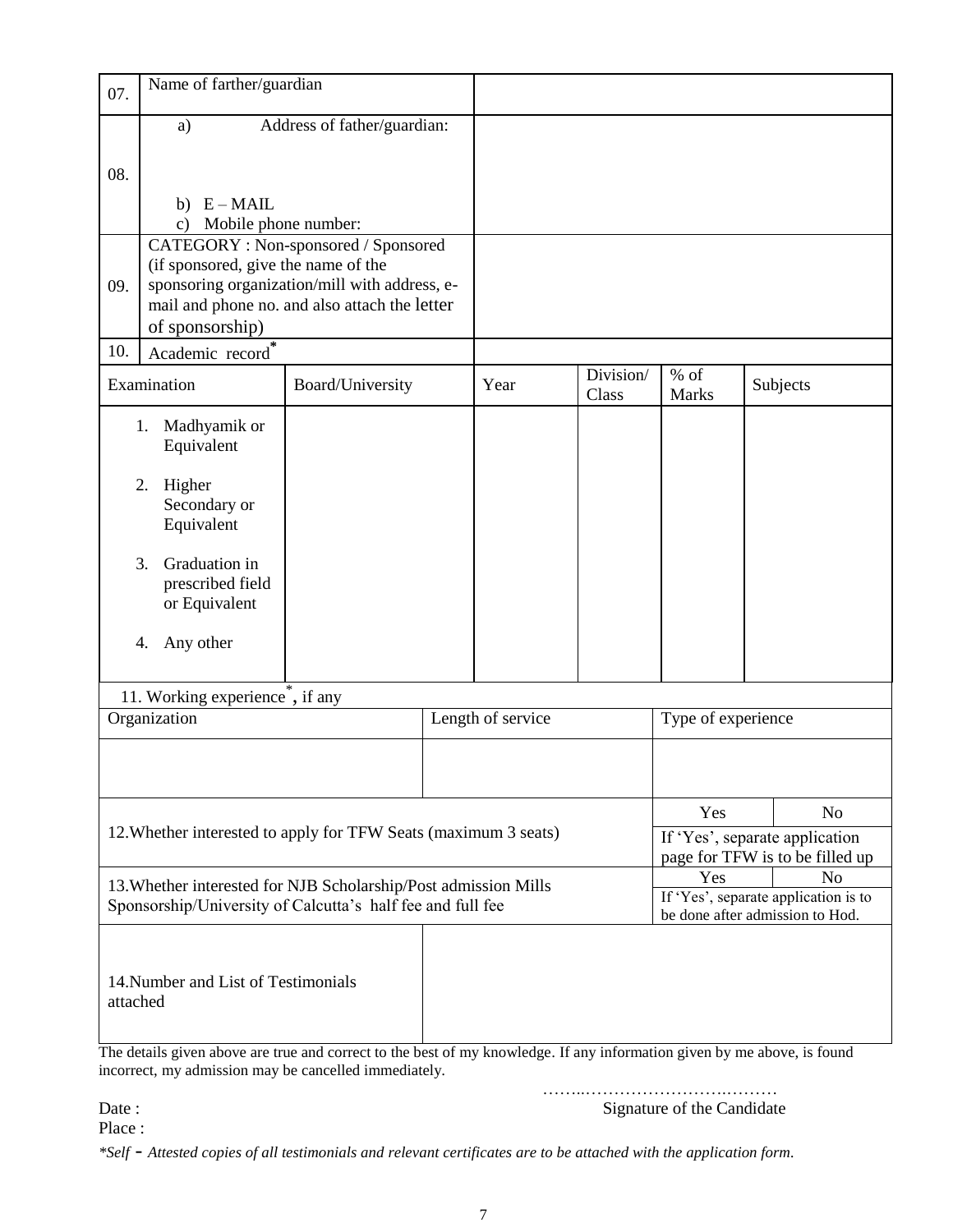#### *TO BE ISSUED BY THE SPONSORING AUTHORITY IN THEIR LETTER HEAD :*

**To The Head of The Department Department of Jute and Fibre Technology Institute of Jute Technology, University of Calcutta 35, Ballygunge circular road, Kolkata – 700 019**

#### **Sub: Sponsoring for 2 – years, Four Semester Post Graduate Diploma Course in Jute Technology and Management for the session -2017-18**

**Sir,** 

This is to Certify that our Mill \_\_\_\_\_\_\_\_\_\_\_\_\_\_\_\_\_\_\_\_\_\_\_\_\_\_\_\_\_\_\_\_\_(name of Mill / Organization) is sponsoring Smt / Shri \_\_\_\_\_\_\_\_\_\_\_\_\_\_\_\_\_\_\_\_\_\_\_\_\_\_\_\_\_\_\_(name of the candidate ) to prosecute studies in the **Four Semester Post Graduate Diploma Course in Jute Technology and Management Course** at your Institute and the candidate has preliminary experience in working in our jute mill for ------------- ----months/years.

We also agree to pay his tuition fee of  $\overline{5}5,000/$ - per semester for the said PG Diploma course payable by draft in favor of "**University of Calcutta"** payable at Kolkata **within specified date of admission.** 

So, we recommend his admission as a sponsored candidate from our organization to the above said **2 – years, Four Semester Post Graduate Diploma Course in Jute Technology and Management** course for this session.

Date :

#### (HEAD OF SPONSORING UNIT\*/Mill WITH SEAL)

\_\_\_\_\_\_\_\_\_\_\_\_\_\_\_\_\_\_\_\_\_\_\_\_\_\_\_\_\_\_\_\_\_\_\_\_\_\_\_\_\_\_\_\_\_

\*Head of Sponsoring Unit /Mill: Director/ President/General Manager/Mill Manager/Chief Executive/Executive Director/Head of the Office.

\* *Each candidate shall undertake Mill Training in jute mills for total 16 weeks in four semesters (4 weeks in each semester) which will be assessed at the end of Semester-IV.*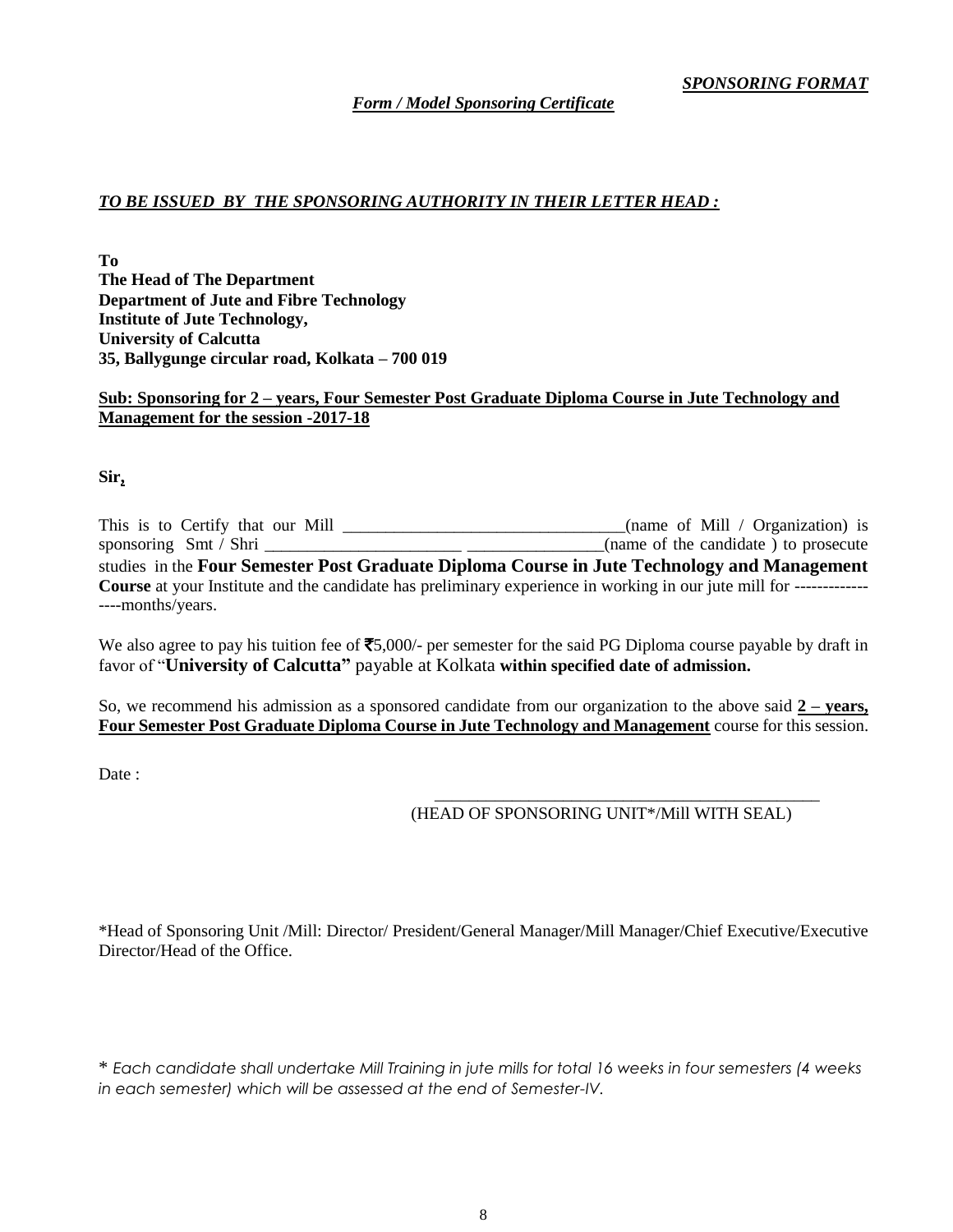|     |                                                            |                                    |              |          |  |                            |                                                       |                      |    | TFW - APPLICATION FORM - 2 |                                      |
|-----|------------------------------------------------------------|------------------------------------|--------------|----------|--|----------------------------|-------------------------------------------------------|----------------------|----|----------------------------|--------------------------------------|
|     | <b>Format for application for Tuition Fee Waiver (TFW)</b> |                                    |              |          |  |                            |                                                       |                      |    | <b>Stamp</b>               | Do Not<br>Write<br>In This<br>Column |
|     |                                                            | <b>Biographical Questionnaire:</b> |              |          |  |                            |                                                       |                      |    | size color                 |                                      |
| 1.  | <b>First Name</b>                                          |                                    |              |          |  |                            |                                                       |                      | PP |                            |                                      |
| 2.  | Middle Name                                                |                                    |              |          |  |                            |                                                       |                      |    |                            |                                      |
| 3.  | <b>Last Name</b>                                           |                                    |              |          |  |                            |                                                       |                      |    |                            |                                      |
|     | Father's /                                                 |                                    |              |          |  |                            |                                                       |                      |    |                            |                                      |
| 4.  | Guardian's                                                 |                                    |              |          |  |                            |                                                       |                      |    |                            |                                      |
|     | Name                                                       |                                    |              | Domicile |  |                            |                                                       |                      |    |                            |                                      |
| 5.  | Nationality                                                | Indian                             | <b>State</b> |          |  |                            | <b>DOB</b>                                            | dd                   | mm | уууу                       |                                      |
| 6.  | Gender                                                     | Female                             | Male         | Ors      |  | Marital                    |                                                       |                      |    |                            |                                      |
|     |                                                            |                                    |              |          |  | <b>Status</b>              |                                                       |                      |    |                            |                                      |
| 8.  | Voter Card /                                               |                                    |              |          |  | Community                  | <b>SC</b>                                             | <b>ST</b>            |    | OBC - A                    |                                      |
|     | <b>UID Number</b>                                          |                                    |              |          |  |                            | OBC - A                                               | <b>GEN</b>           |    | <b>ORS</b>                 |                                      |
| 9.  | Mobile Phone                                               |                                    |              |          |  |                            |                                                       |                      |    |                            |                                      |
| 10. | $E - Mail$                                                 |                                    |              |          |  |                            |                                                       |                      |    |                            |                                      |
| 11. | Permanent<br>Address                                       |                                    |              |          |  |                            |                                                       |                      |    |                            |                                      |
| 12. | Residential<br>Address                                     |                                    |              |          |  |                            |                                                       |                      |    |                            |                                      |
|     |                                                            |                                    |              |          |  |                            |                                                       |                      |    |                            |                                      |
|     |                                                            |                                    |              |          |  | EDUCATIONAL QUESTIONNAIRE: |                                                       |                      |    |                            |                                      |
| 1.  | <b>CURRENT COURSE</b><br><b>NAME</b>                       |                                    |              |          |  |                            | Post Graduate Diploma in Jute Technology & Management |                      |    |                            |                                      |
| 2.  | <b>CURRENT SEMESTER</b>                                    |                                    |              |          |  |                            |                                                       |                      |    |                            |                                      |
| 3.  |                                                            | LAST BOARD EXAMINATION DETAILS     |              |          |  |                            |                                                       |                      |    |                            |                                      |
| 3A. | NAME OF LAST BOARD EXAM:                                   |                                    |              |          |  |                            |                                                       |                      |    |                            |                                      |
| 3B. | <b>MARKS OBTAINED:</b>                                     |                                    |              |          |  |                            |                                                       |                      |    |                            |                                      |
|     | <b>PAPER</b>                                               | <b>SUBJECT</b>                     |              |          |  | <b>ACTUAL MARKS</b>        |                                                       | <b>AVERAGE SCORE</b> |    |                            |                                      |
|     | $\bf{I}$                                                   |                                    |              |          |  |                            |                                                       |                      |    |                            |                                      |
|     | $\mathbf{I}$                                               |                                    |              |          |  |                            |                                                       |                      |    |                            |                                      |
|     | III                                                        |                                    |              |          |  |                            |                                                       |                      |    |                            |                                      |
|     | IV                                                         |                                    |              |          |  |                            |                                                       |                      |    |                            |                                      |
|     | $\mathbf V$                                                |                                    |              |          |  |                            |                                                       |                      |    |                            |                                      |
|     | VI                                                         |                                    |              |          |  |                            |                                                       |                      |    |                            |                                      |
|     | VII                                                        |                                    |              |          |  |                            |                                                       |                      |    |                            |                                      |
|     | <b>VIII</b>                                                |                                    |              |          |  |                            |                                                       |                      |    |                            |                                      |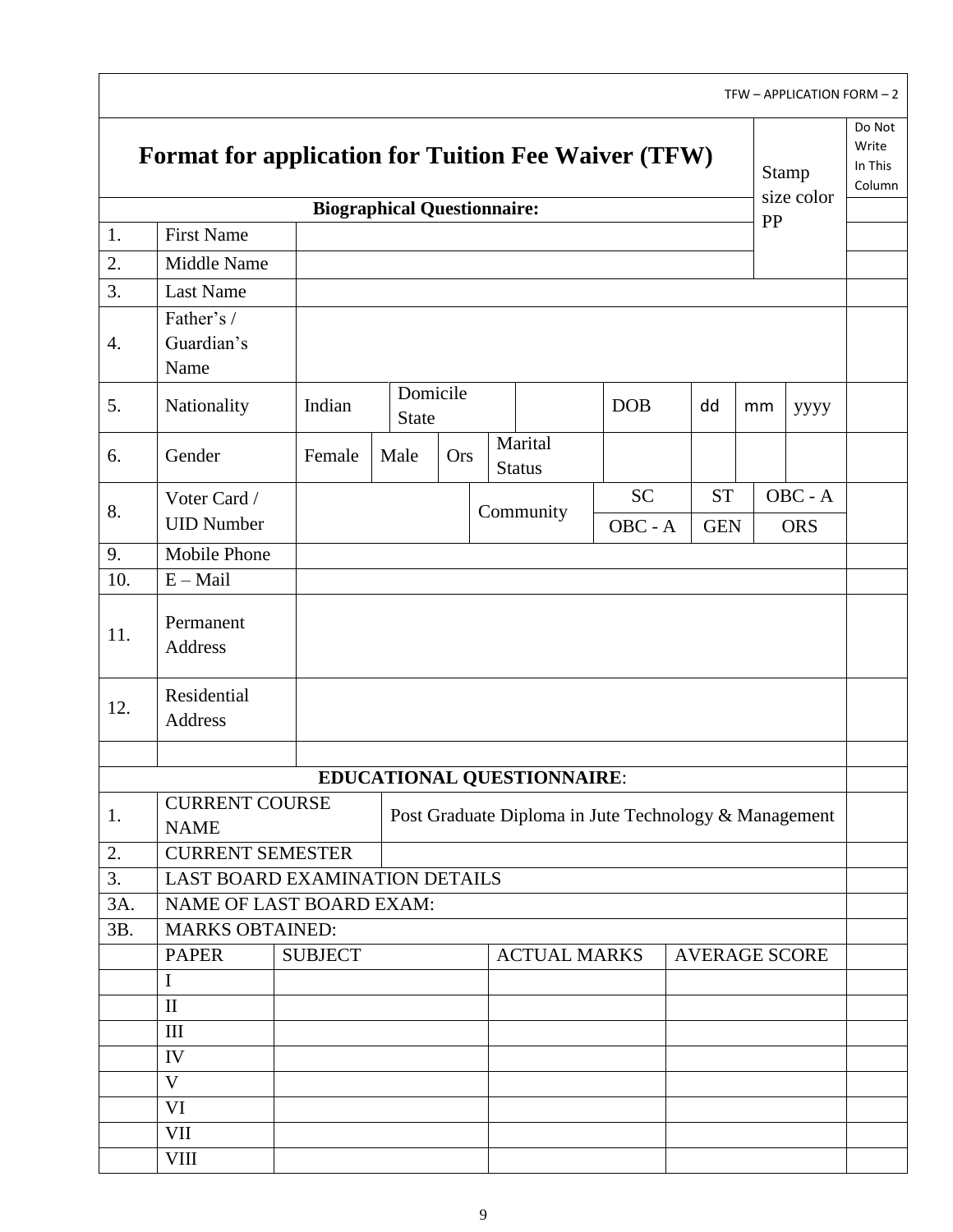|                  | <b>FINANCIAL QUESTIONNAIRE:</b>                                                                                                                                                                                                                                                                                                                                                                                                                                                                                                                                                                                                                                     |  |
|------------------|---------------------------------------------------------------------------------------------------------------------------------------------------------------------------------------------------------------------------------------------------------------------------------------------------------------------------------------------------------------------------------------------------------------------------------------------------------------------------------------------------------------------------------------------------------------------------------------------------------------------------------------------------------------------|--|
| 1.               | Father's / Guardian's occupation                                                                                                                                                                                                                                                                                                                                                                                                                                                                                                                                                                                                                                    |  |
| 2.               | Do you live in Jute cultivation / Jute industry<br>area?                                                                                                                                                                                                                                                                                                                                                                                                                                                                                                                                                                                                            |  |
| 3.               | Do you belong to Jute grower family                                                                                                                                                                                                                                                                                                                                                                                                                                                                                                                                                                                                                                 |  |
| $\overline{4}$ . | Is any member of your family related to jute<br>industry                                                                                                                                                                                                                                                                                                                                                                                                                                                                                                                                                                                                            |  |
| 5.               | Father's / Guardian's monthly income                                                                                                                                                                                                                                                                                                                                                                                                                                                                                                                                                                                                                                |  |
| 6.               | Any other source of family income                                                                                                                                                                                                                                                                                                                                                                                                                                                                                                                                                                                                                                   |  |
| 7.               | Total family income from all sources                                                                                                                                                                                                                                                                                                                                                                                                                                                                                                                                                                                                                                |  |
| 8.               | Have you received any financial award from any institution previously (Govt. / Private)? If<br>YES give details.                                                                                                                                                                                                                                                                                                                                                                                                                                                                                                                                                    |  |
|                  |                                                                                                                                                                                                                                                                                                                                                                                                                                                                                                                                                                                                                                                                     |  |
| 9.               | Do you receive any financial assistance / award / scholarship etc. from any State / Central /<br>Private organization / University etc.? If YES give details.                                                                                                                                                                                                                                                                                                                                                                                                                                                                                                       |  |
|                  |                                                                                                                                                                                                                                                                                                                                                                                                                                                                                                                                                                                                                                                                     |  |
| 10.              | List any co - curricular / sports activity you are<br>involved in or List any socially useful /<br>community service you were involved in during<br>the past year.                                                                                                                                                                                                                                                                                                                                                                                                                                                                                                  |  |
| 11.              | List internships, assistantships, and jobs (including<br>summer employment) you have held in the past<br>four years.                                                                                                                                                                                                                                                                                                                                                                                                                                                                                                                                                |  |
| 12.              | List projects undertaken, papers published,<br>technical conferences / symposiums / exhibitions<br>attended during past four years.                                                                                                                                                                                                                                                                                                                                                                                                                                                                                                                                 |  |
|                  | declare that I have filled the above application form for the Tuition Fee Waiver (TFW). I clearly understand that merely<br>filling and submission of this form does not entitle me to be eligible to receive Tuition Fee Waiver (TFW). My<br>application may be summarily rejected and I may be debarred from any further application if any of the information<br>furnished herewith are found to be incorrect at any time. My application may be further rejected if my academic<br>records and attendance percentages are inadequate for consideration or if I ever be subjected to any disciplinary<br>proceedings by any appropriate and competent authority. |  |

Date: Signature Place: Address: Address: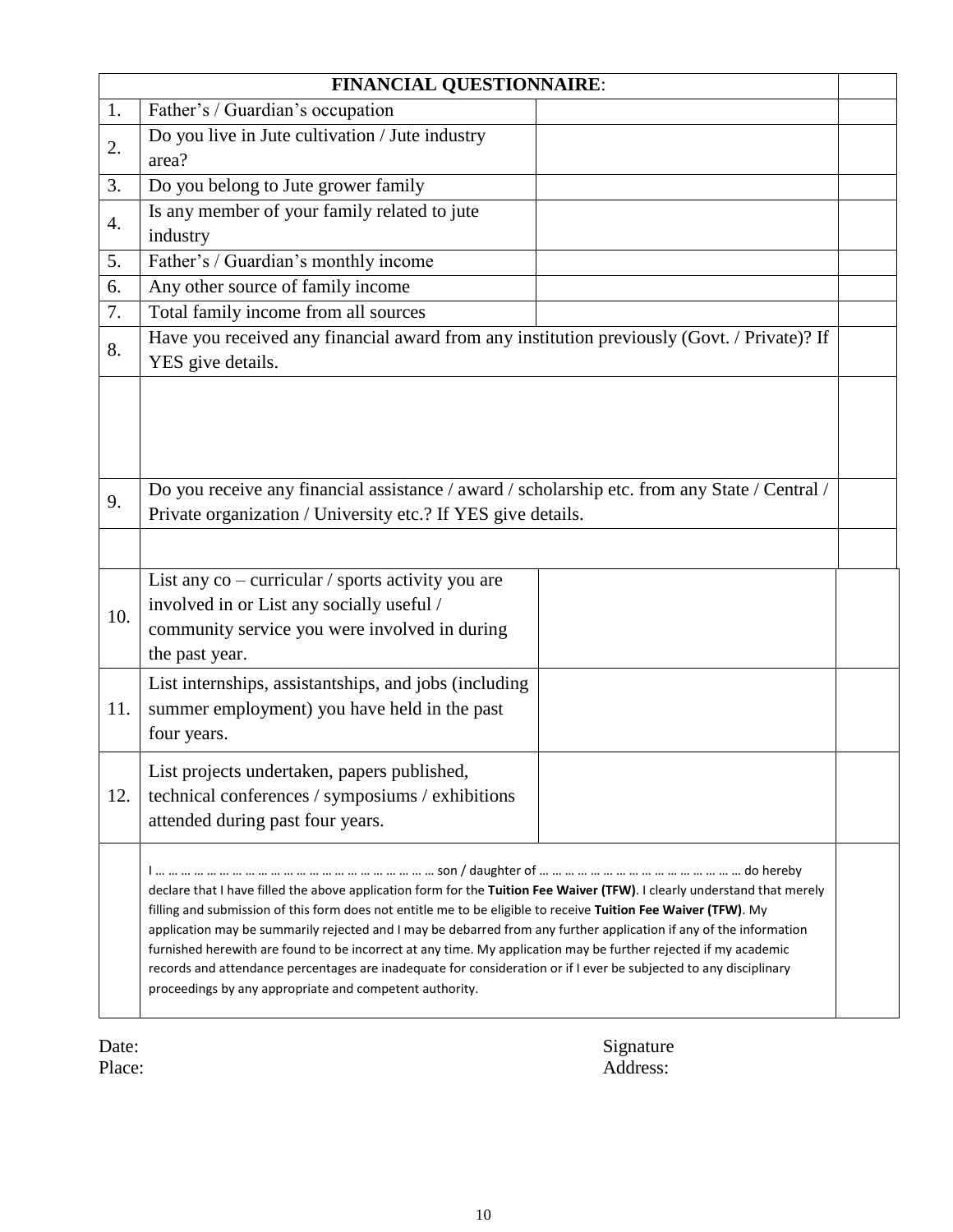

# **Department of Jute &Fibre Technology**

**Address- University of Calcutta Ballygunge Science College Campus, 35, B.C. Road, Kolkata-700019**

**A. Break up of Course fee for 1st Semester in PGDJTM course for Indian Students :**

| Tuition fee –                   | $\overline{5}4,618$ - per semester                                                        |
|---------------------------------|-------------------------------------------------------------------------------------------|
| <b>Laboratory fee -</b>         | $\overline{\mathbf{5}}360$ /- per semester                                                |
| Half yearly sessional Charges – | $\overline{5}22$ /- per semester                                                          |
| Library fee (For $2yrs$ ) –     | $\overline{\mathbf{4}}$ 400/- (to be payable in 1 <sup>st</sup> semester only)            |
| <b>Admission fee -</b>          | $\overline{5}100/$ - (to be payable in 1 <sup>st</sup> semester only during<br>admission) |
| <b>Identity Card fee –</b>      | $\overline{30}/$                                                                          |

**Total Fee payable in 1st semester during admission –** `**5,530/- (To be paid by Cash / DD in favor of University of Calcutta)** 

**B. Break up of Course fee for each of 2nd, 3rd and 4th Semester in PGDJTM course for Indian** 

| <b>Students:</b>                              |                                                                                                                                 |
|-----------------------------------------------|---------------------------------------------------------------------------------------------------------------------------------|
| Tuition fee –                                 | $\overline{5}4,618$ - per semester                                                                                              |
| Laboratory fee -                              | $\overline{\mathbf{5}}360$ /- per semester                                                                                      |
| Half yearly sessional Charges –               | $\overline{522}/$ - per semester                                                                                                |
|                                               | Total Fee payable in each of $2nd$ , $3rd$ and 4 <sup>th</sup> semester during admission – $\overline{5,000/}$ . (To be paid by |
| Cash / DD in favor of University of Calcutta) |                                                                                                                                 |

**C. Break up of Course fee for 1st Semester in PGDJTM course for TFW candidates :**

| Tuition fee –                   | NIL per semester (TFW candidate)                                               |
|---------------------------------|--------------------------------------------------------------------------------|
| <b>Laboratory fee -</b>         | $\overline{360}$ - per semester                                                |
| Half yearly sessional Charges - | $\overline{522}/$ - per semester                                               |
| Library fee (For $2yrs$ ) –     | $\overline{\mathbf{4}}$ 400/- (to be payable in 1 <sup>st</sup> semester only) |
| <b>Admission fee -</b>          | $\overline{5}100$ /- (to be payable in 1 <sup>st</sup> semester only during    |
|                                 | admission)                                                                     |
| <b>Identity Card fee –</b>      | $\overline{30}/$                                                               |

**Total Fee payable in 1st semester during admission –** `**912/- (To be paid by Cash / DD in favor of University of Calcutta)**

**D. Break up of Course fee for each of 2nd, 3rd and 4th Semester in PGDJTM course for TFW candidates: Tuition fee – NIL - per semester (TFW) Laboratory fee -** `**360/- per semester Half yearly sessional Charges –** `**22/- per semester**